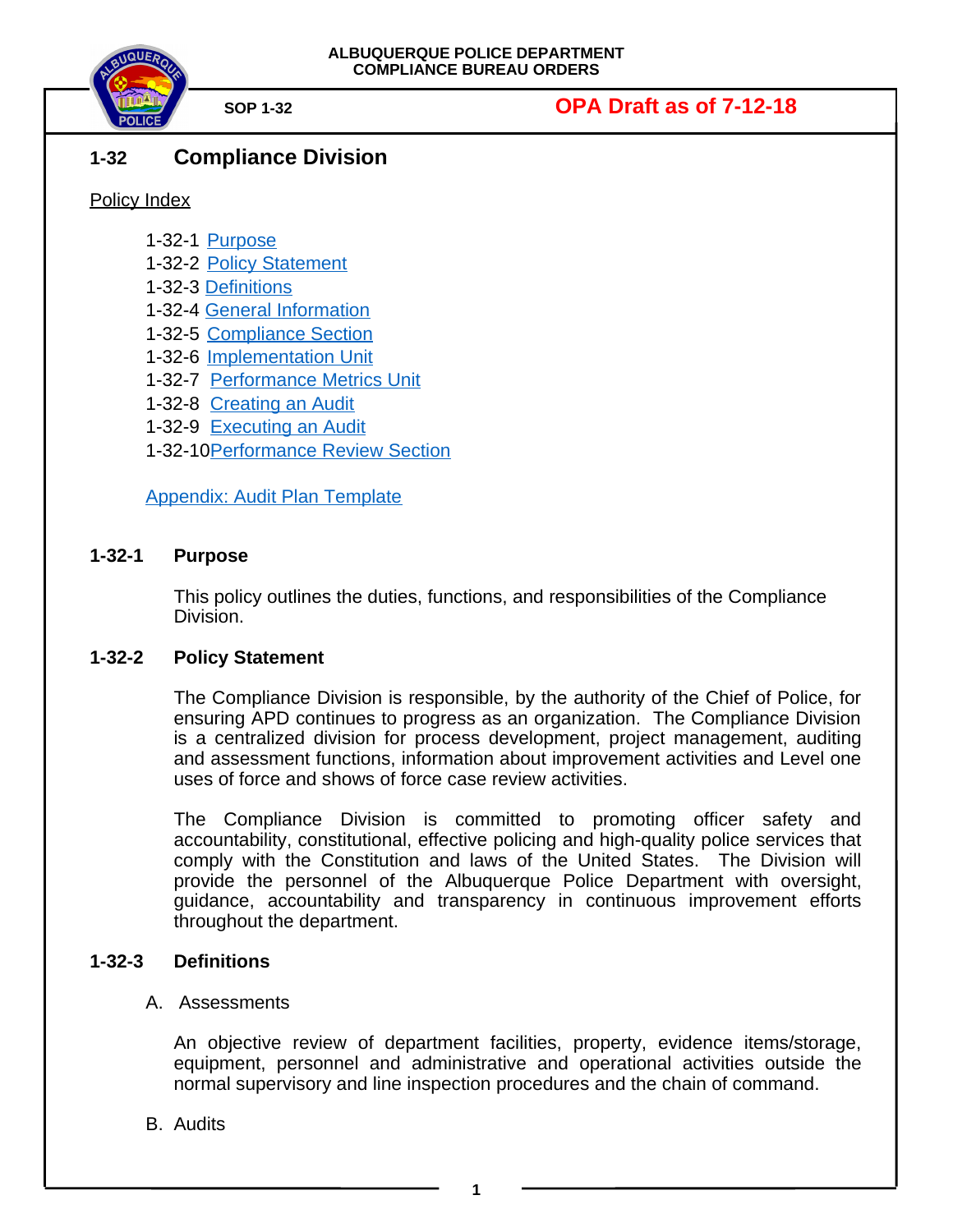

Audits generally fall into three categories: financial, attestation (process of validating that something is true) and compliance/performance audits. Conducted internally both at random or directed by the Performance Metrics Unit.

C. Auditor

A term to describe an individual, regardless of job title, performing work in accordance with Generally Accepted Government Auditing Standards (GAGAS) within the Performance Metrics Unit.

D. Court Approved Settlement Agreement (CASA)

In 2014, the United States of America and the City of Albuquerque entered into an agreement, sharing a mutual interest in officer safety and accountability; constitutional, effective policing; and high-quality police services. The APD must abide by the CASA in its improvement efforts.

E. Organizational Process Assets

Plans, processes, policies, procedures, and knowledge bases specific to and used by the performing organization. These assets influence the management of the project.

F. Problem Solving Process

The process of working through details of a problem to reach a solution. Problem solving may include mathematical or systematic operations and can be a gauge of critical thinking skills.

G. Project Leads

The responsible personnel assigned to specific projects. This person can identify team members to assist in the project; however, held accountable for the project(s).

H. Project Sponsor

Generally accountable for the development and maintenance of the project and provides resources, helps resolve escalated issues, approves scope changes, and approves major deliverables, and provides high level direction.

I. Requirement

Represents something that can be met by a product or service and can be used to address a need of the business, person, or group of people. When a specific type of requirement is under discussion, the term requirement is preceded by a qualifier such as a stakeholder, business, or solution.

J. Use of Force related definitions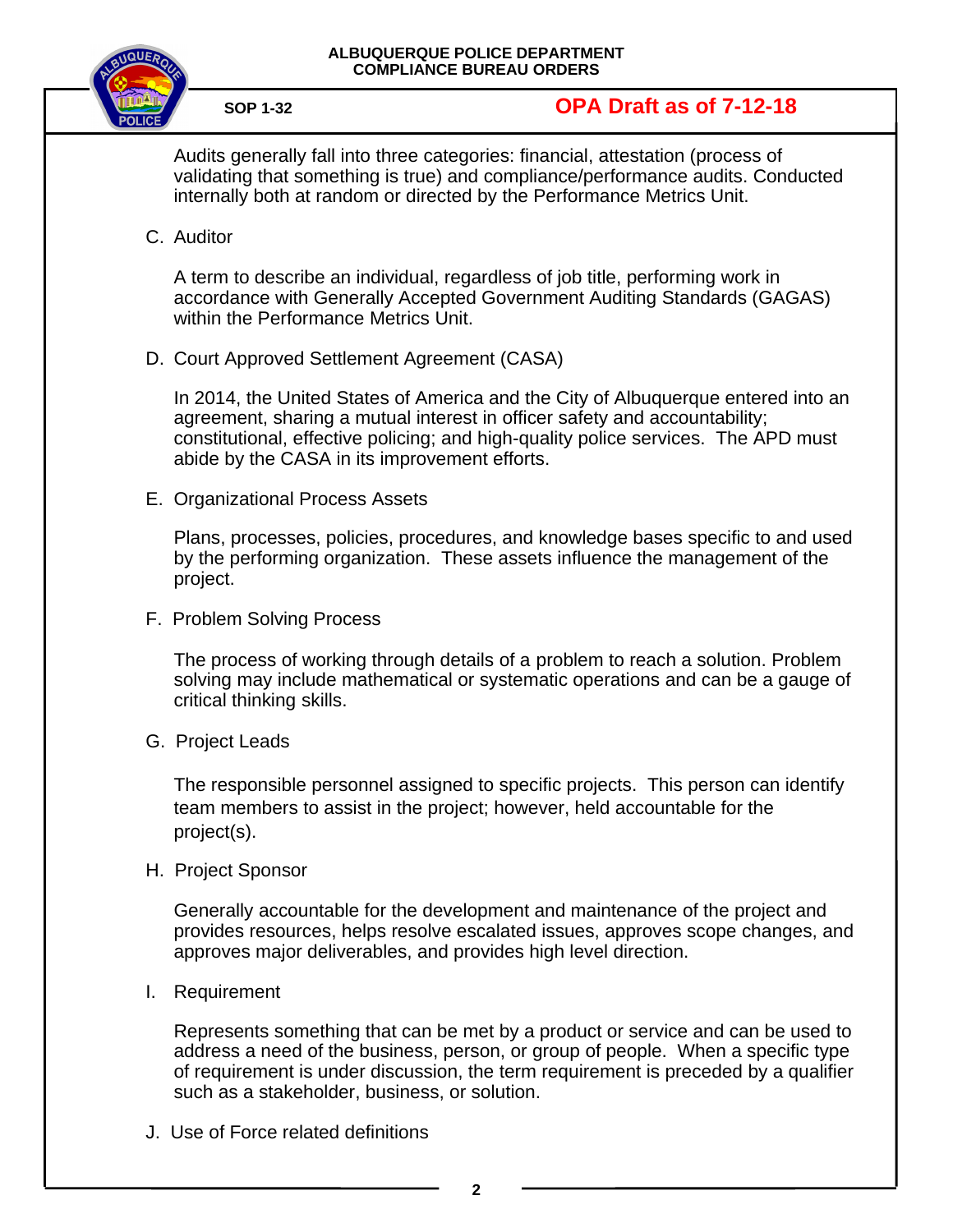



<span id="page-2-1"></span>Refer t[o \(SOP 2-55 Use of Force Appendix\)](https://powerdms.com/docs/755516?q=2-55)

### **1-32-4 General Information**

- A. The Compliance Division is separated into two sections: the Compliance Section and the Performance Review Section.
- B. Each Compliance Division section has clearly defined functions, roles and responsibilities, explained below.

#### **1-32-5 Compliance Section**

- <span id="page-2-0"></span>A. The Compliance Section is dedicated to Department-wide, continuous improvements and has developed cyclical processes and audit functions to assist in this effort.
- B. The Compliance Section is comprised of two units that have oversight of improvement functions:
	- 1. The Implementation Unit
		- a. The Implementation Unit assists in identifying and designing new processes and/or addressing process-related issues to improve efficiency and effectiveness within a specified area.
	- 2. The Performance Metrics Unit
		- a. The Performance Metrics Unit performs audit and assessment functions including auditing, evaluation, analysis and reporting on a variety of Departmental operations.
- C. Each Compliance Section unit has clearly defined functions, duties and responsibilities, explained below.
- D. The Compliance Section Lieutenant
	- 1. Responsible for managing personnel assigned to the Implementation Unit and the Performance Metrics Unit.
	- 2. Assists in the oversight of departmental improvement functions.
	- 3. Has sole authority to initiate audits.
	- 4. Reviews and approves audit reports.
	- 5. Assists in reporting development and progress of departmental improvement functions.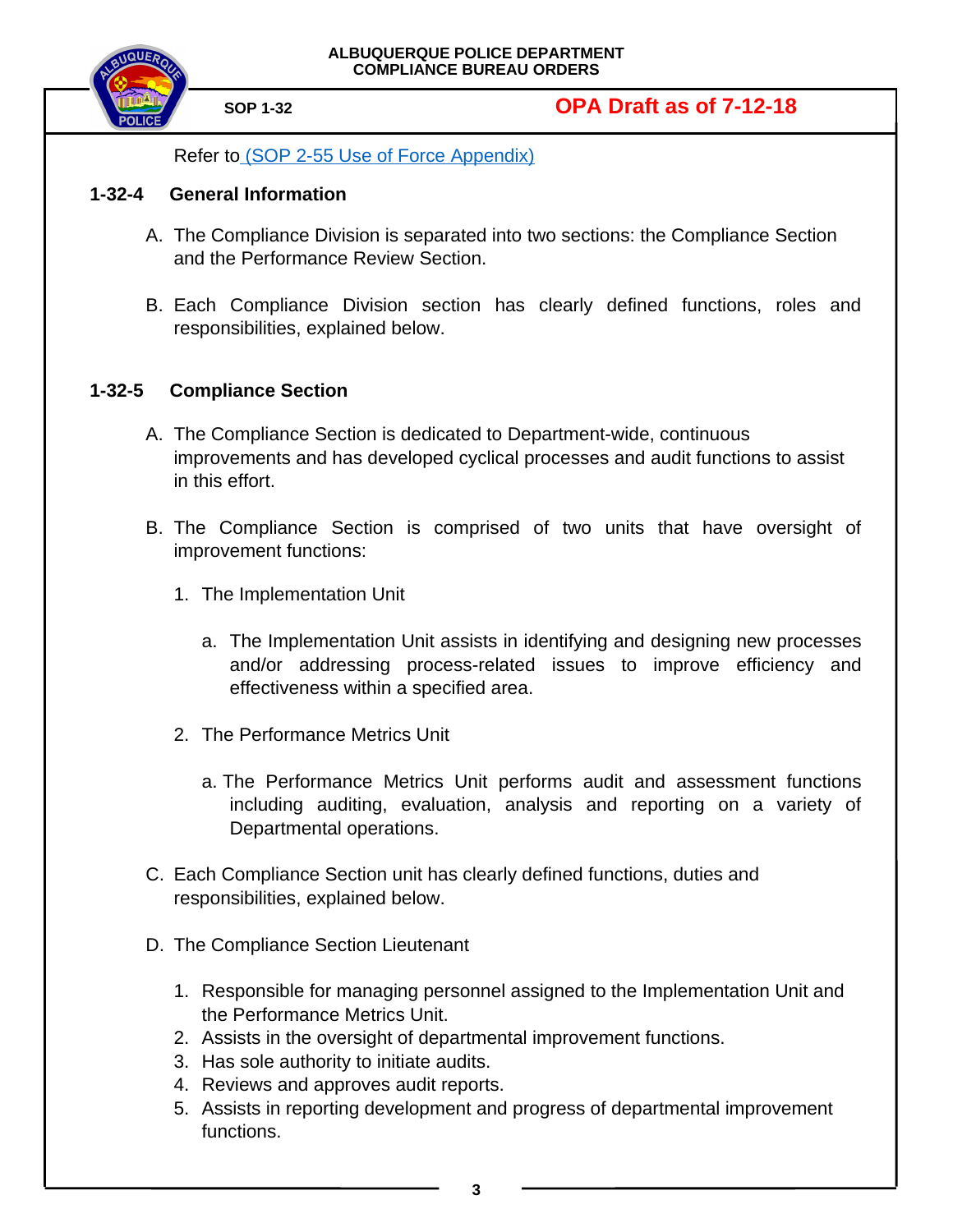

- 6. Communicates with department personnel, other government entities, civilian groups, legal representatives on departmental data, updates, and other information.
- 7. Assists in drafting legal documents and presentations provided to departmental personnel, representatives and the citizen of the City of Albuquerque.

### **1.32.6 Implementation Unit**

<span id="page-3-0"></span>A. The Implementation Unit establishes a standard, Department-wide approach for business processes to ensure successful delivery of project outcomes aligned with organizational strategic priorities.

The Implementation Unit shall work with Departmental personnel to define the current state of business operations and processes, identify opportunities for improvement and make recommendations in support of the Mission, Vision, and Strategic Goals of the Albuquerque Police Department.

- B. Implementation Unit Manager
	- 1. Supervises the personnel assigned to the Implementation Unit.
	- 2. Ensures data requests and submissions are routed to the appropriate departmental personnel in a timely manner.
	- 3. Serves as the liaison between the Compliance Section Lieutenant and project leads and external entities such as the Police Oversight Board (POB) policy subcommittee and Citizen Police Oversight Agency (CPOA).
	- 4. Serves as the OPA Coordinator for the policy development process.
	- 5. Leads process improvement and/or problem solving efforts with internal and external stakeholders.
	- 6. Responsible for reporting unit activity in a Monthly Status Report to the Compliance Section Lieutenant by the Seventh of every month. If the seventh falls on a non-work day, the report will be submitted the next business day.
- C. Business Process Analysts Roles and Responsibilities
	- 1. Assists with assigned process improvement initiatives with input from internal and external stakeholders using a defined problem-solving model.
	- 2. Organizes and facilitates meetings to collect and document requirements for the respective process improvement initiative.
	- 3. Creates process workflows modeling in order to gain an understanding and make recommendations for process improvements.
	- 4. Tracks progress for assigned project or process improvement initiatives through the use of a task management tool.

**7**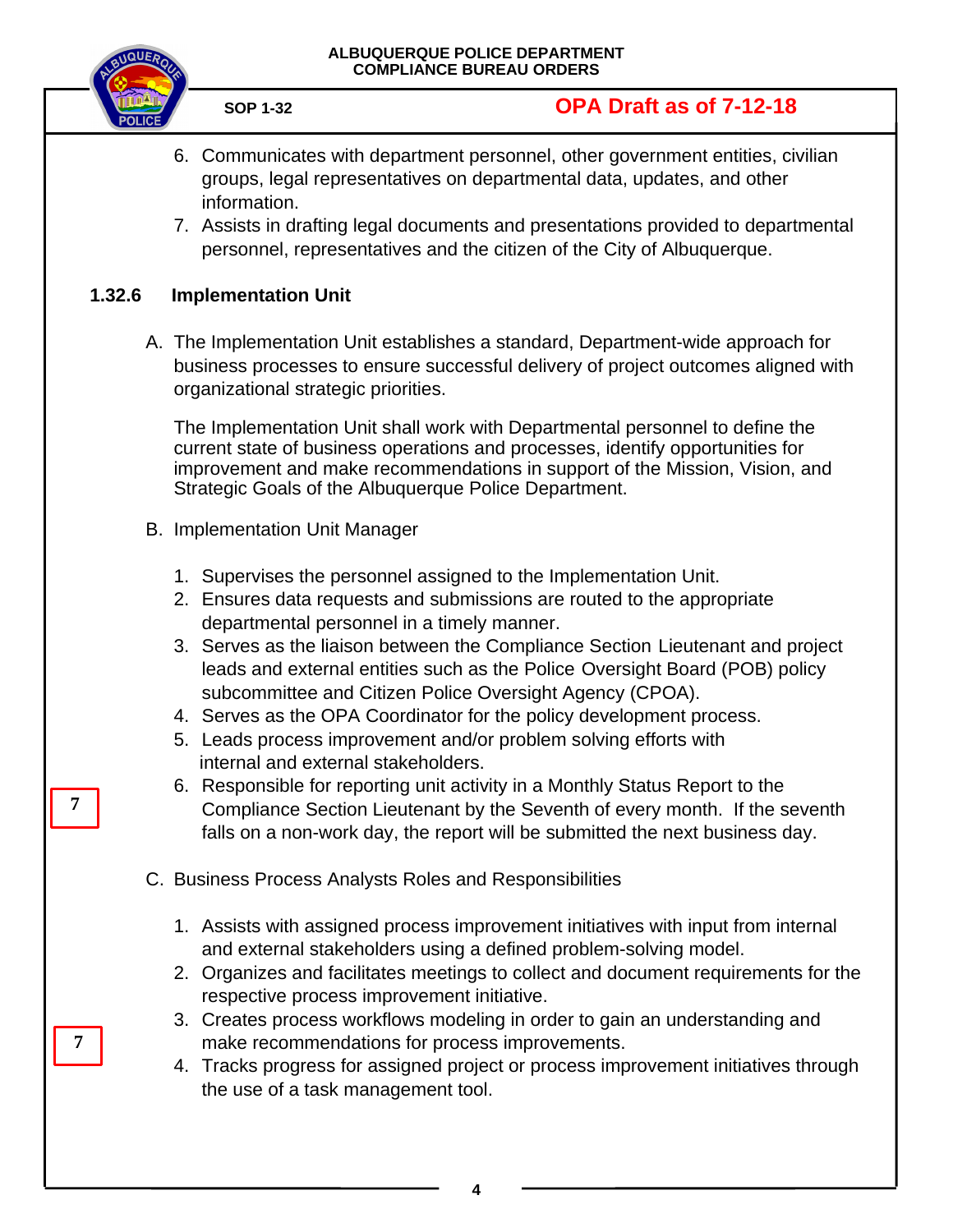- 5. Assists with the identification of issues and risks associated with business processes. Propose solutions for such issues and risks. Escalate issues and risks to management as appropriate.
- 6. Assists with developing Department policies and procedures and make recommendations as needed and appropriate for respective business operations to ensure adherence to local, state or federal mandates.
- 7. Consults with the Performance Metrics Unit to provide feedback on internal controls proposed as new processes and or procedures are developed.
- 8. Receives final audit reports from the Performance Metrics Unit to review and determine if business processes need to be re-evaluated. This information will be reported on the Monthly Status Report for the Implementation Unit.
- 9. Archives relevant documents to be used as organizational process assets.
- 10.Provides a Monthly Status Report to the Implementation Unit Manager by the third of every month. If the third of the month falls on a non-work day, the report will be submitted by the next business day.
- D. Office of Policy Analysis
	- 1. SOP Liaison

Responsible for maintaining the Department Standard Operating Procedures manuals, distributing any revision that affects such manual and oversight of the web-based policy, procedure management system and of APD's website as it pertains to Department policies.

- a. Formats draft SOPs for presentation to OPA and PPRB.
- b. Posts OPA Agenda and draft SOPs on the City website two business days before the scheduled OPA meeting.
- c. Posts OPA agenda minutes two business days following the OPA meeting.
- d. Updates policies on the City website with effective date, annual review date and status if undergoing amendment or under development.

e. Sends policies for publication on the City's website to the City's webmaster within one business day of approval by the Chief of Police and in conjunction with the publication on PowerDMS.

- f. Maintains published calendar of OPA meetings on the City's website.
- g. Provides a Monthly Status Report to the Implementation Unit Manager by the third of every month. If the third of the month falls on a non-work day, the report will be submitted by the next business day.
- 2. OPA Coordinator/Chairperson

Responsible for oversight of the Office of Policy Analysis by facilitating meetings, guiding and leading discussions at OPA, preparing responses to

**7 7**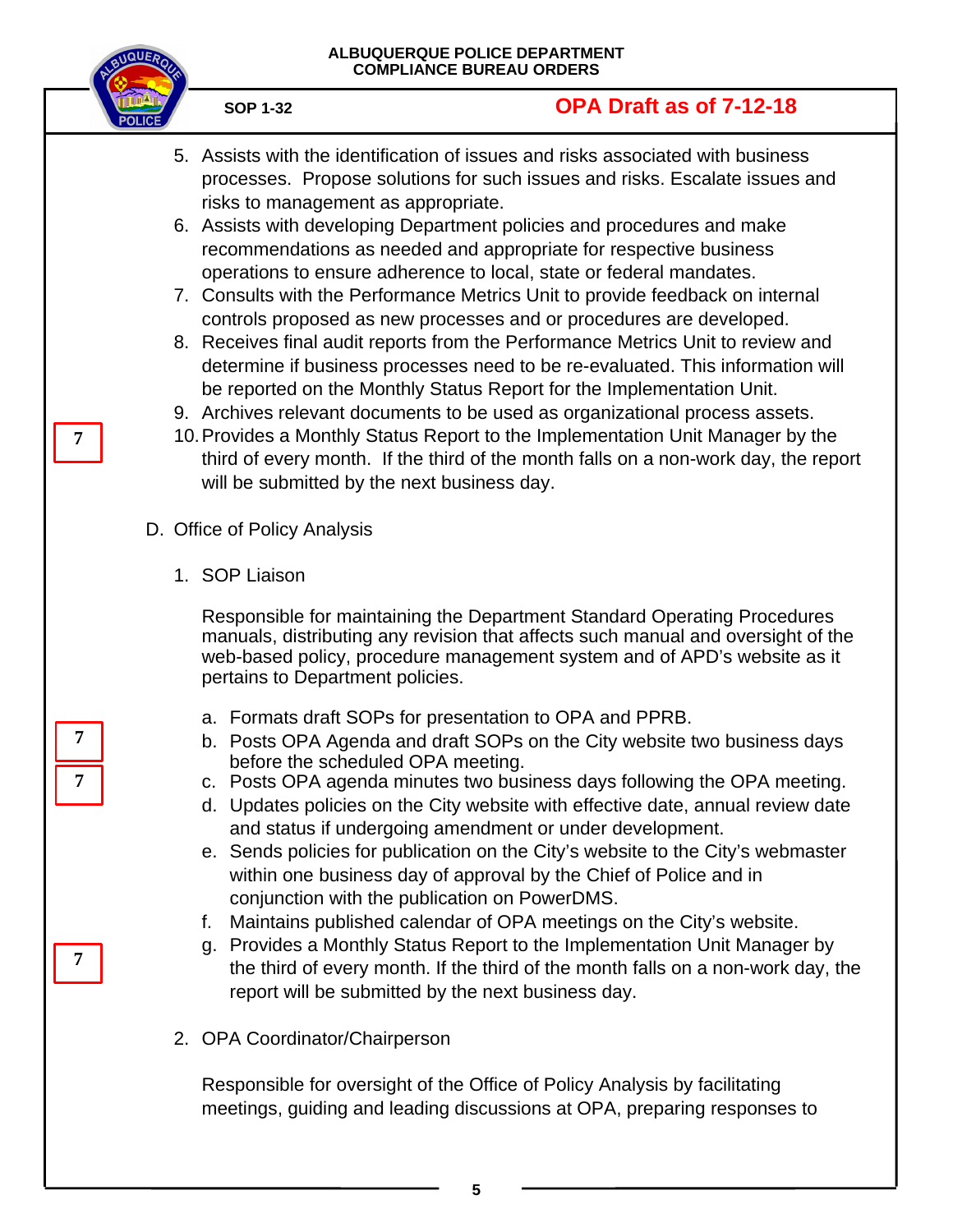

**4**

**4**

# **SOP 1-32 OPA Draft as of 7-12-18**

SOP Recommendations for the Chief's signature, and updating the Policy Development Process handbook as needed.

## **1.32.7 Performance Metrics Unit (PMU)**

<span id="page-5-0"></span>A. The PMU is responsible for ensuring independent and objective review of procedures and practices to proactively identify risk for the department. To accomplish this, the PMU coordinates and conducts audits in accordance with the Generally Accepted Government Auditing Standards (GAGAS) and assessments. The unit is charged with reporting recommendations or observations identified by audits and assessments.

*Exception: Line inspections and video review shall be handled by unit/squad sergeants and by the Performance Review Unit.*

- B. In order to maintain independence and objectivity, the PMU function has no direct responsibility or any authority over the activities or operations that are subject to review, nor should the PMU develop or install procedures, prepare records or engage in activities that would normally be subject to review. However, the Implementation Unit may consult the PMU when new systems or procedures are designed to ensure they adequately address internal controls.
- C. Threats to Independence may be attempts by management, staff, elected officials, or others outside the PMU, to interfere with or limit the scope of audit work. Auditors who encounter internal or external efforts to interfere with or limit the scope of audit work while conducting an assignment must immediately notify the Performance Metrics Manager, who will attempt to resolve any issues. The interference, if not resolved, will be evaluated for severity of the threat, noted in the work papers and disclosed in the scope section of the audit report.
- D. The Compliance Division Lieutenant has the sole authority to initiate audits.
	- 1. The Performance Metrics Manager will submit a list of audits to the Compliance Division Lieutenant each December that are planned for the upcoming year for review and approval. The Lieutenant may also delegate this approval to a designee. The list is subject to change based on needs and priorities throughout the year.
- E. The PMU shall have full and unrestricted access to all department functions, data, records (manual or electronic), physical property and personnel who may be relevant to an audit, unless specifically authorized in writing by the Chief of Police for matters of homeland security requiring a security clearance. All documentation and information given to auditors during an engagement will be handled confidentially in accordance with GAGAS and department policy.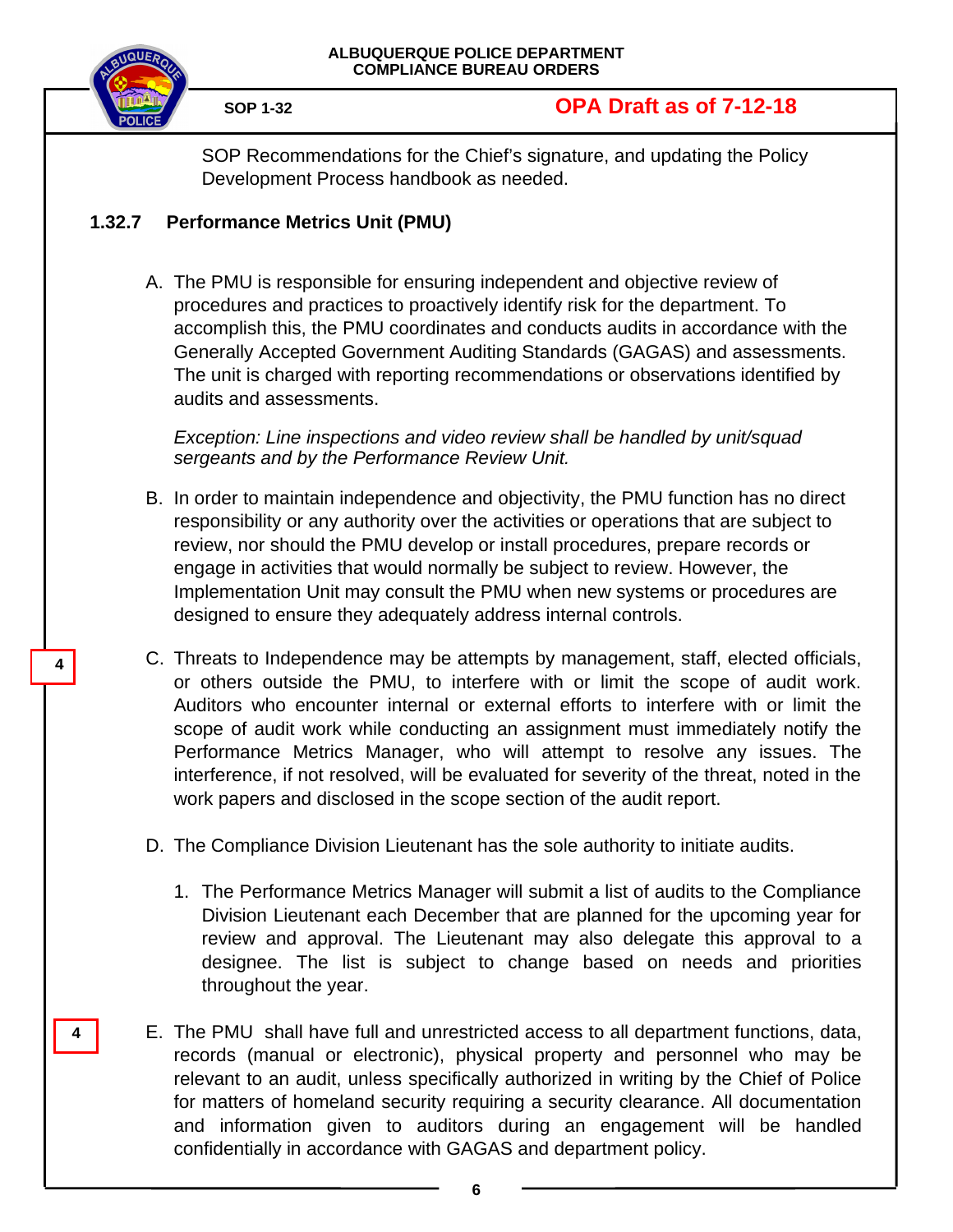

- F. Sources that initiate audits, include but are not limited to;
	- 1. Requests by division commanders.
	- 2. Requirements and responsibilities to the Court Approved Settlement Agreement.
	- 3. Internal SOP requirements.
	- 4. Statutory requirements.
	- 5. Other external requirements.
- G. Types of evidence collected for audits:
	- 1. Physical evidence. Obtained through observation and inquiry.
	- 2. Testimonial evidence. Based on interviews and statements from involved persons.
	- 3. Documentary evidence. Consists of legislation, ledgers, reports, minutes, memoranda, contracts, extracts from accounting records, formal charts and specifications of process maps, systems design, or operational structure.
	- 4. Analytical evidence. Secured by analysis of information collected by the auditor.
- H. Roundtable Discussions
	- 1. Roundtable discussions are non-adversarial in nature and for the purpose of discussing issues identified during the audit or providing review of the draft findings. Any issues of concerns, which cannot be reconciled during a roundtable discussion between the auditor and the affected command staff, will be forwarded to the Compliance Division Lieutenant, Compliance Division Commander, or the Compliance Deputy Chief of Police for resolution.
	- 2. The affected commander(s) may request to have a roundtable discussion during three stages of the audit:
		- a. Pre-audit

After the initial notification is sent and before the audit begins.

- b. Post-audit After the analysis is complete and results are in, but before the audit report is drafted.
- c. Closing

After the audit report is drafted and before it is finalized by the Compliance Division Lieutenant and Compliance Division Commander.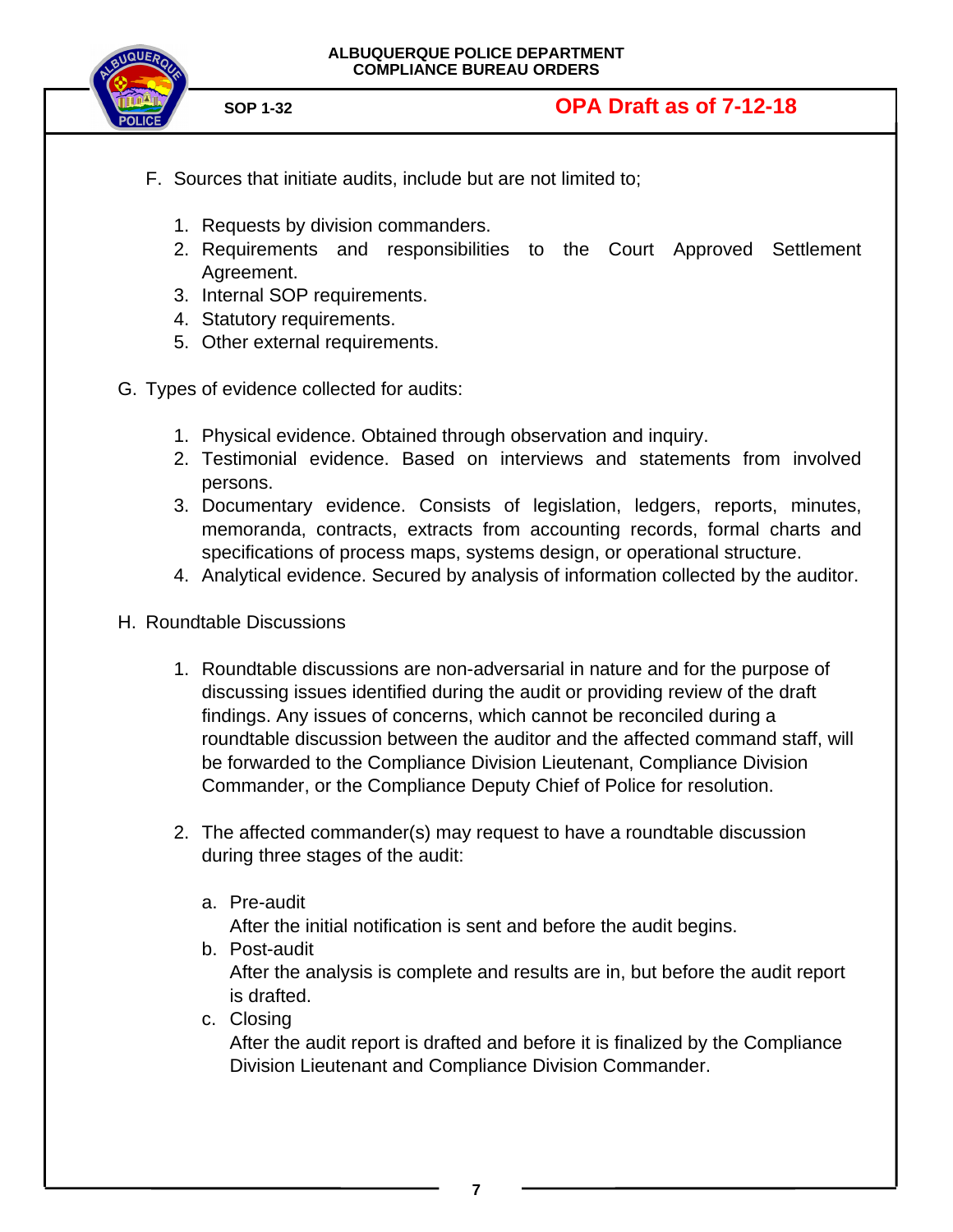

**6**

**SOP 1-32 OPA Draft as of 7-12-18**

- 3. The Performance Metrics Manager may, at any stage of the audit, decide to have a roundtable discussion with the lead auditor and the affected command staff.
- I. If an audit report includes recommendations, a formal response with an action plan is required from the affected commander(s), including target dates for implementation for the recommendation to the PMU within 15 calendar days after receiving a copy of the audit report. The affected unit will forward a copy of the final response to the Implementation Unit Manager.
- J. Records Retention and Peer Reviews
	- 1. The PMU will retain and archive all documentation of audits for 10 years.
	- 2. The PMU will use a recommendation tracking matrix to compile all recommendations and their corresponding units/squads for reporting purposes.
	- 3. The PMU will be peer reviewed by an independent external department or organization every three years.
- K. Duty to Report. In the event that a serious or criminal violation by personnel is brought to an auditor's attention, the auditor will notify the Performance Metrics Manager immediately and the affected commander in writing.

## **1-32-8 Creating an Audit**

- A. When creating an audit plan, auditors will use the audit plan template. The template contains the following elements:
	- 1. Audit Agenda
	- 2. Audit Plan
	- 3. Audit Program
	- 4. Work Papers
	- 5. Audit Report to include recommendations, if any
	- 6. Managers response (excluded if there are no recommendations)
- B. Each audit receives a category assignment. Audits fall into one of the following categories. These categories are listed as checkboxes on the audit plan template:
	- 1. Single This is a one-time audit.
	- 2. Recurrent

This type of audit is executed multiple times a year and may be random or directed. Only one recurrent audit agenda and plan is necessary to cover the multiple audits for the year.

3. Amendment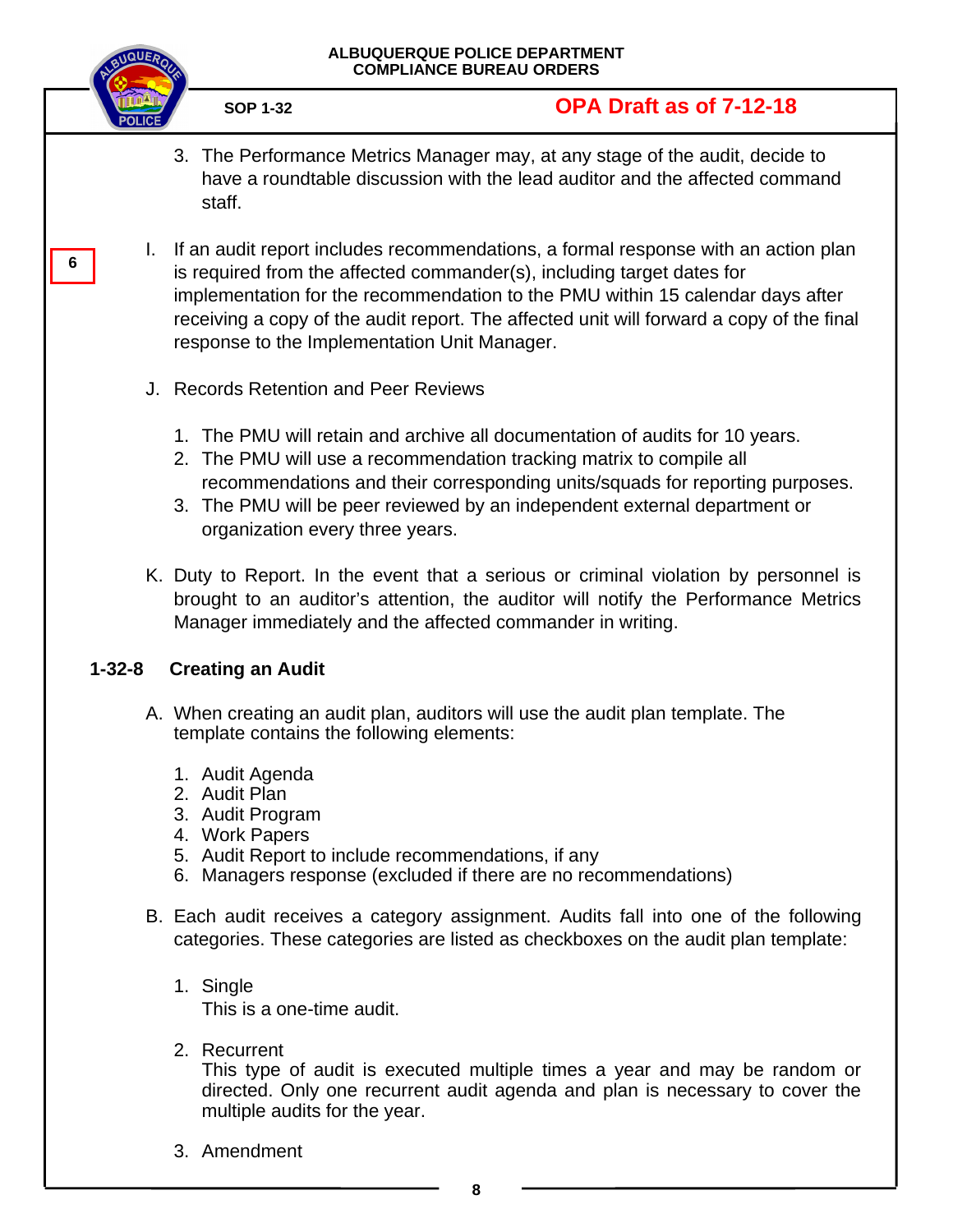

This type of audit uses the date from a previously completed audit to complete different, usually more specific objectives.

C. Set Format for Audit Report Numbering

Audit report numbers will appear in this format: 18 – AU001

 18 -- AU 001  $[Year] - [Type]$   $[Report#]$ 

Types:  $AU =$  Audit

Recurring audits may have two report numbers that are not sequential, for example, 18-AU003 and 18-AU0015. The first audit report number was the third audit generated by the PMU for the year. The accompanying report number indicates the fifteenth audit of the year, although it is the same audit.

## **1-32-9 Executing an Audit** [\(see Process Map of an Audit\)](#page-10-0)

- <span id="page-8-0"></span>A. Performance Metrics Manager
	- 1. Logs the audit, assigns an audit report number and a lead auditor, and places the audit on the calendar.
	- 2. Meets with the lead auditor to determine logistical needs, audit agenda, and the notification date.

## B. Auditor

- 1. Sends notification e-mail(s) to include the audit agenda. If requested, a roundtable discussion is conducted.
- 2. Collects responses and information needed for field work and analysis.
- 3. Conducts field inspections and interviews, if necessary.
- 4. Prepares rough draft of findings based on supporting evidence. If requested, a roundtable discussion is conducted to present draft findings and results.
- 5. Forwards the draft audit report with revisions (if any) to the manager. If requested, a roundtable discussion is conducted.
- C. Performance Metrics Manager
	- 1. Reviews the audit report and returns it for additional work or correction. OR

Forwards the report to the Compliance Division Lieutenant.

D. Lieutenant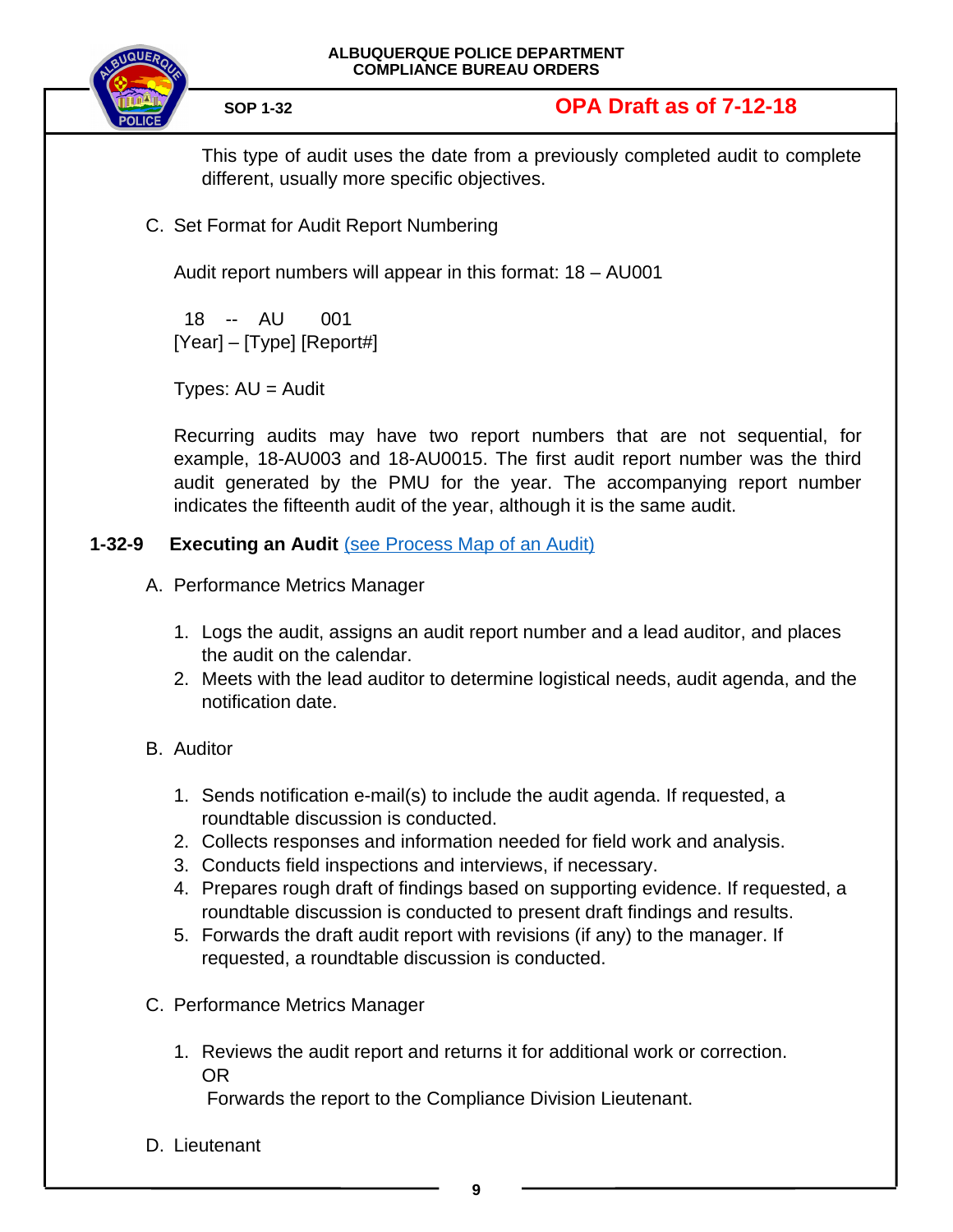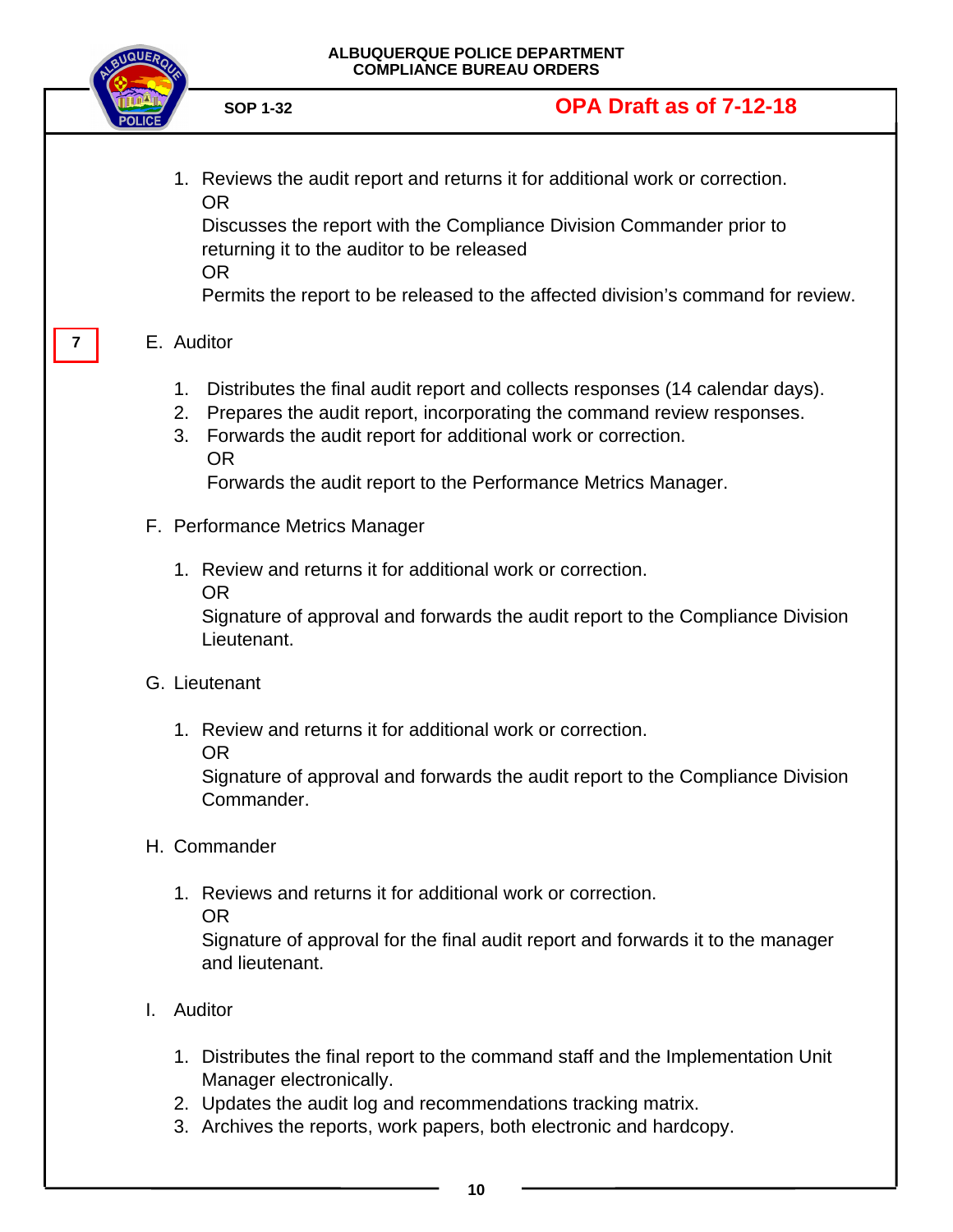<span id="page-10-0"></span>

| ALBUQUERQUE POLICE DEPARTMENT<br>COMPLIANCE BUREAU ORDERS |                                |                                                                                 |  |
|-----------------------------------------------------------|--------------------------------|---------------------------------------------------------------------------------|--|
|                                                           | <b>SOP 1-32</b>                | OPA Draft as of 7-12-18                                                         |  |
|                                                           | J. Performance Metrics Manager |                                                                                 |  |
|                                                           |                                | 1. Prepares a monthly summary of the activities and updates for the Lieutenant. |  |
|                                                           |                                |                                                                                 |  |
|                                                           |                                |                                                                                 |  |
|                                                           |                                |                                                                                 |  |
|                                                           |                                |                                                                                 |  |
|                                                           |                                |                                                                                 |  |
|                                                           |                                |                                                                                 |  |
|                                                           |                                |                                                                                 |  |
|                                                           |                                |                                                                                 |  |
|                                                           |                                |                                                                                 |  |
| <b>PROCESS MAP OF AN AUDIT</b>                            |                                |                                                                                 |  |
|                                                           |                                |                                                                                 |  |
|                                                           |                                |                                                                                 |  |
|                                                           |                                |                                                                                 |  |
|                                                           |                                |                                                                                 |  |
|                                                           |                                |                                                                                 |  |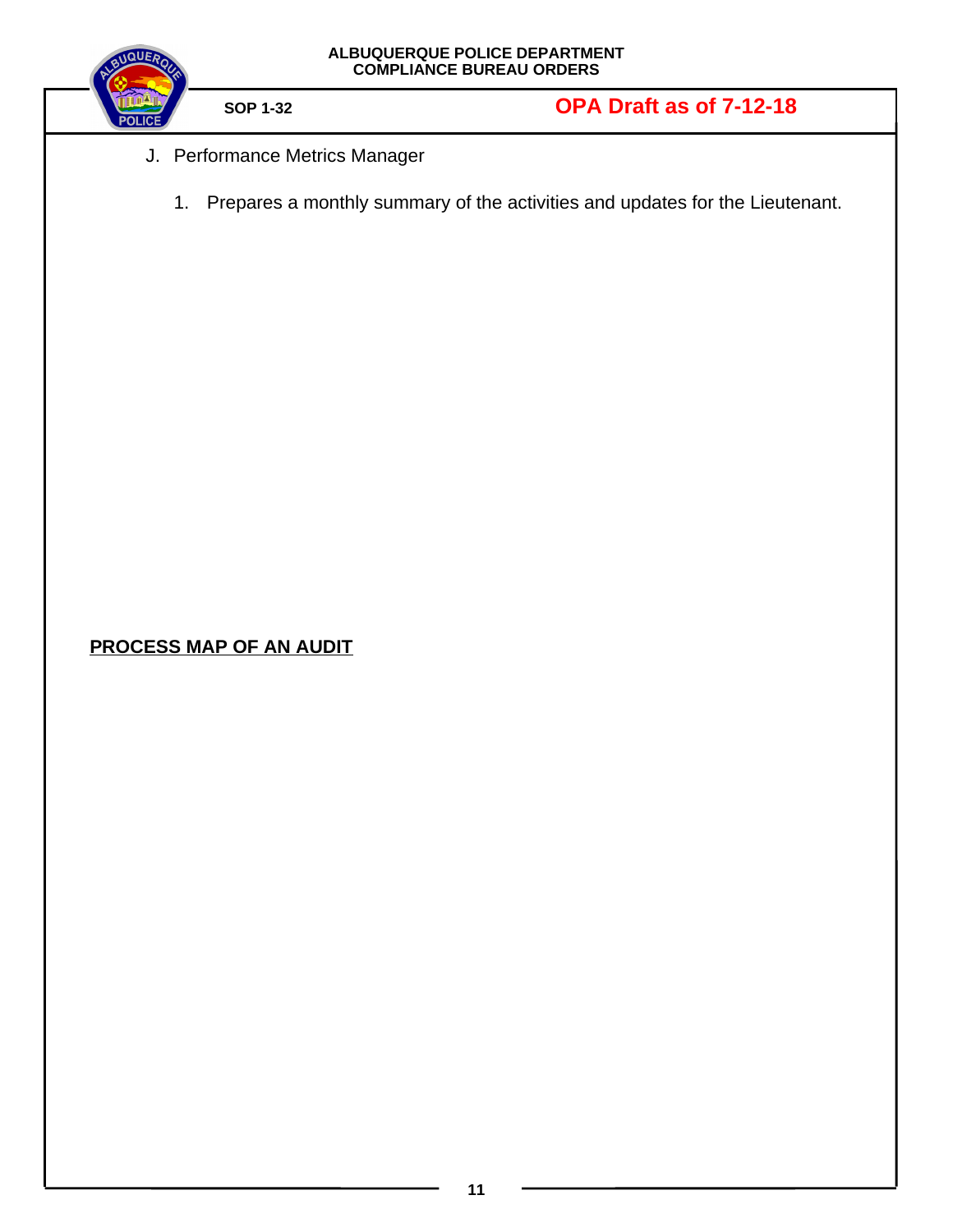

## <span id="page-11-0"></span>**APPENDIX: AUDIT TEMPLATE**

ALBUQUERQUE POLICE DEPARTMENT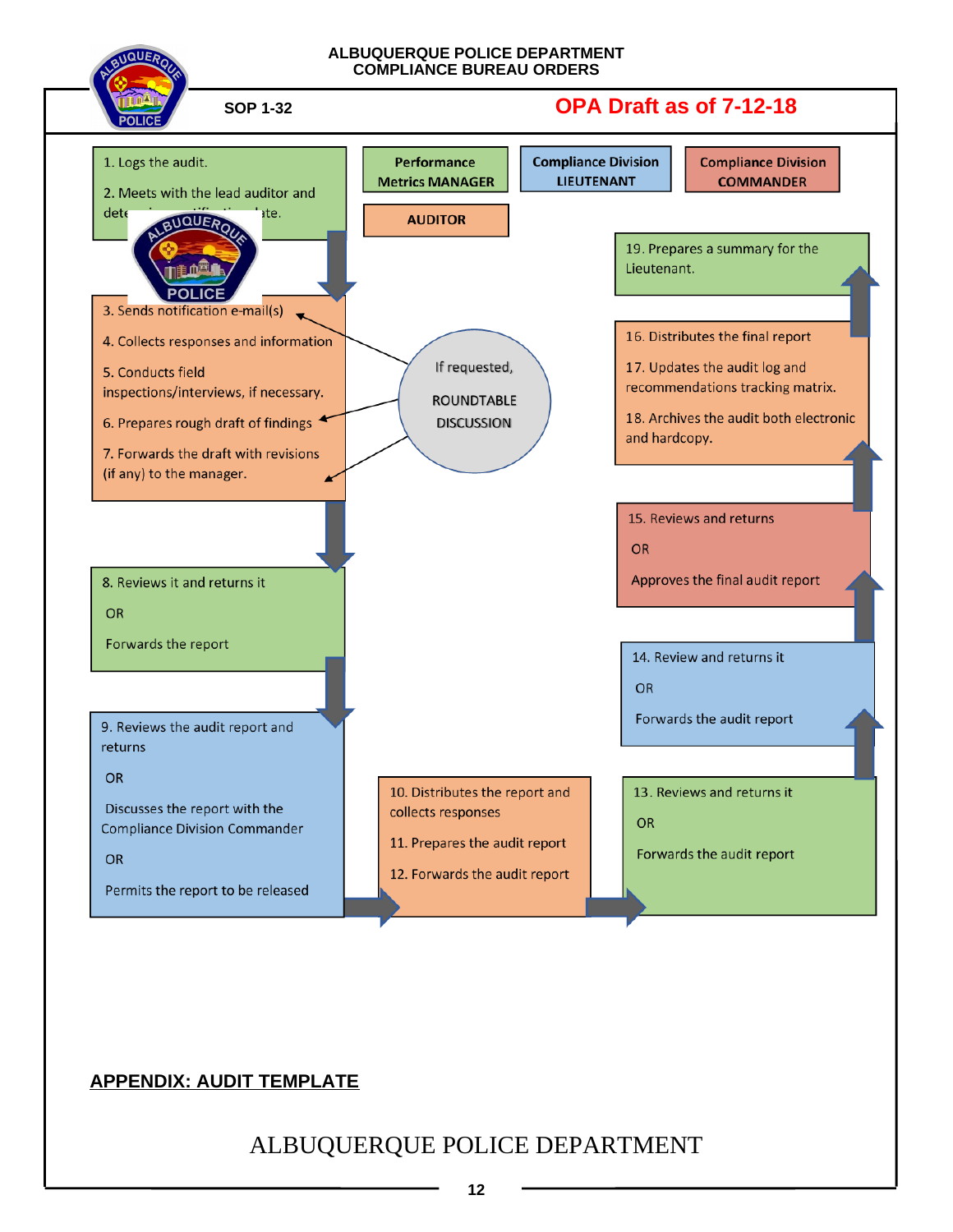

**SOP 1-32 OPA Draft as of 7-12-18**

| PERFORMANCE METRICS UNIT |
|--------------------------|
| AUDIT AGENDA             |

| <b>Audit Subject/SOP:</b>                        | <b>Audit Number:</b>            | Date:                             |
|--------------------------------------------------|---------------------------------|-----------------------------------|
| <b>Unit/Division, Audited Entity:</b>            |                                 | <b>Commander, Audited Entity:</b> |
| <b>Lead Auditor:</b>                             | <b>Lead Auditor Phone:</b>      | <b>Lead Auditor Email:</b>        |
| <b>Audit Category Assignment:</b>                |                                 |                                   |
| $\square$ SINGLE                                 | □ RECURRENT<br>$\Box$ AMENDMENT |                                   |
| <b>Notice Date:</b>                              | <b>Notice To:</b>               |                                   |
| <b>Audit Notification:</b>                       |                                 |                                   |
|                                                  |                                 |                                   |
|                                                  |                                 |                                   |
|                                                  |                                 |                                   |
|                                                  |                                 |                                   |
|                                                  |                                 |                                   |
|                                                  |                                 |                                   |
|                                                  |                                 |                                   |
|                                                  |                                 |                                   |
|                                                  |                                 |                                   |
|                                                  |                                 |                                   |
|                                                  |                                 |                                   |
|                                                  |                                 |                                   |
|                                                  |                                 |                                   |
|                                                  |                                 |                                   |
|                                                  |                                 |                                   |
|                                                  |                                 |                                   |
|                                                  |                                 |                                   |
| Performance Metrics Manager Signature:           |                                 | Date:                             |
| <b>Compliance Division Lieutenant Signature:</b> |                                 | Date:                             |
|                                                  |                                 |                                   |
|                                                  |                                 |                                   |



**QUERQ** ALBUQUERQUE POLICE DEPARTMENT **PERFORMANCE METRICS UNIT** AUDIT PLAN AND AUDIT PROCRAM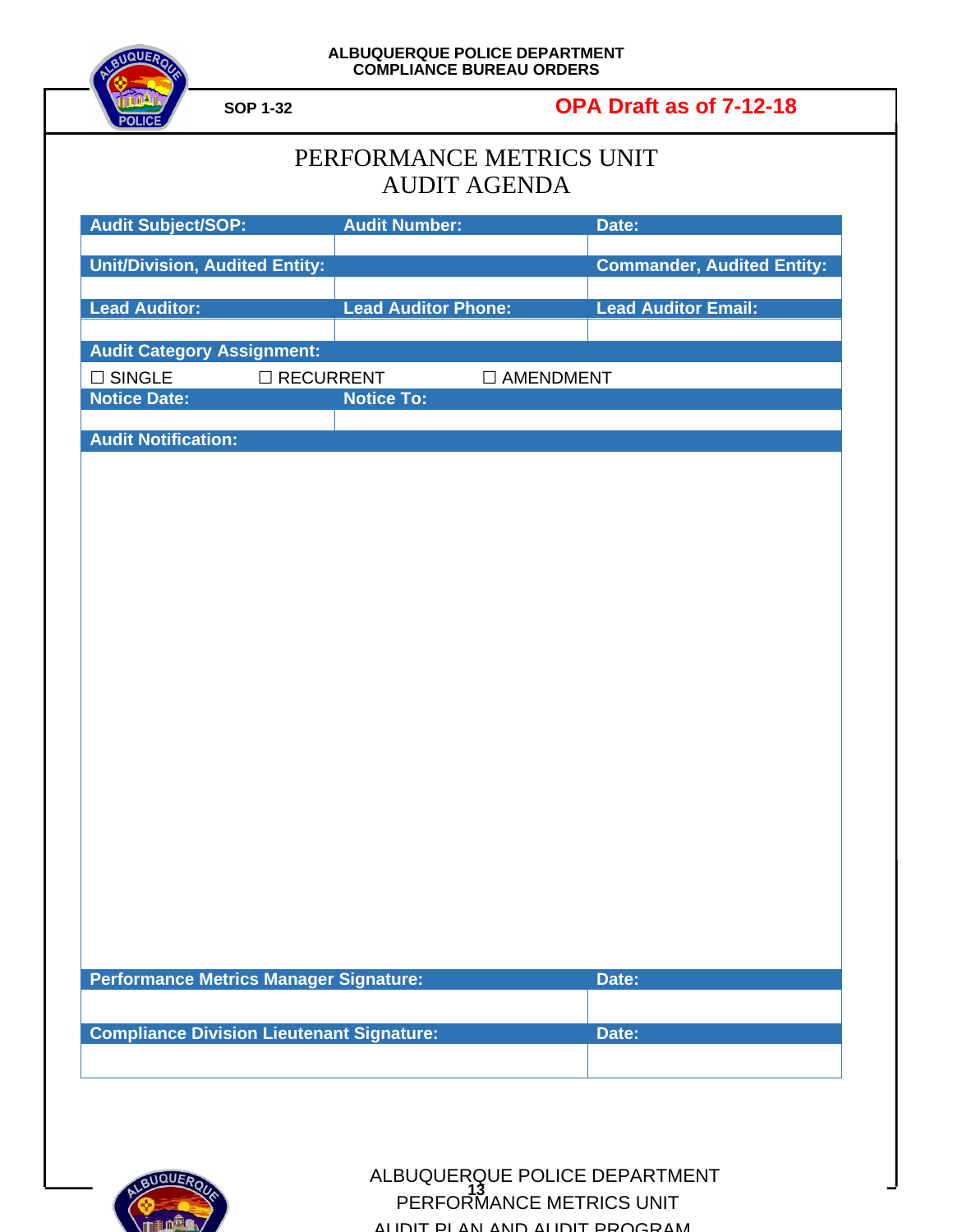

| <b>Audit Subject/SOP:</b>                    | AucALBUQUERQUE POLICE DEPARTMENT<br><b>COMPLIANCE BUREAU ORDERS</b> |                                   |
|----------------------------------------------|---------------------------------------------------------------------|-----------------------------------|
| <b>SOP effective date:</b><br><b>TULIVE</b>  | <b>Last Compliance Audit:</b>                                       | <b>Commander, Audited Entity:</b> |
| <b>AUER</b><br><b>POLICE</b><br>Daungruuriu. |                                                                     |                                   |
| Gain an understanding:                       |                                                                     |                                   |

Review SOP X-XX [enter SOP title].

 $\bullet$ 

Visit with the following individual(s) and areas to gain an understanding of the area under review and internal controls in place that mitigate risk.

Name of point of contact, title of POC, e-mail of POC

Develop fieldwork steps based on high risk areas assessed in SOP <sup>X-XX</sup>

Ask [enter POC name] what they would consider to be high risk areas addressed in SOP X-XX. Would they recommend auditors place particular emphasis and/or perform additional work in any given area? Could there be ways to commit fraud, breach confidentiality, or abuse as it relates to SOP  $X\rightarrow X$ 

### **FIELDWORK:**

Criteria Under Audit:

| Testing:         |
|------------------|
| Testing Metrics: |
| Results:         |
| Conclusion:      |

Recommendation(s):

# ALBUQUERQUE POLICE DEPARTMENT PERFORMANCE METRICS UNIT AUDIT REPORT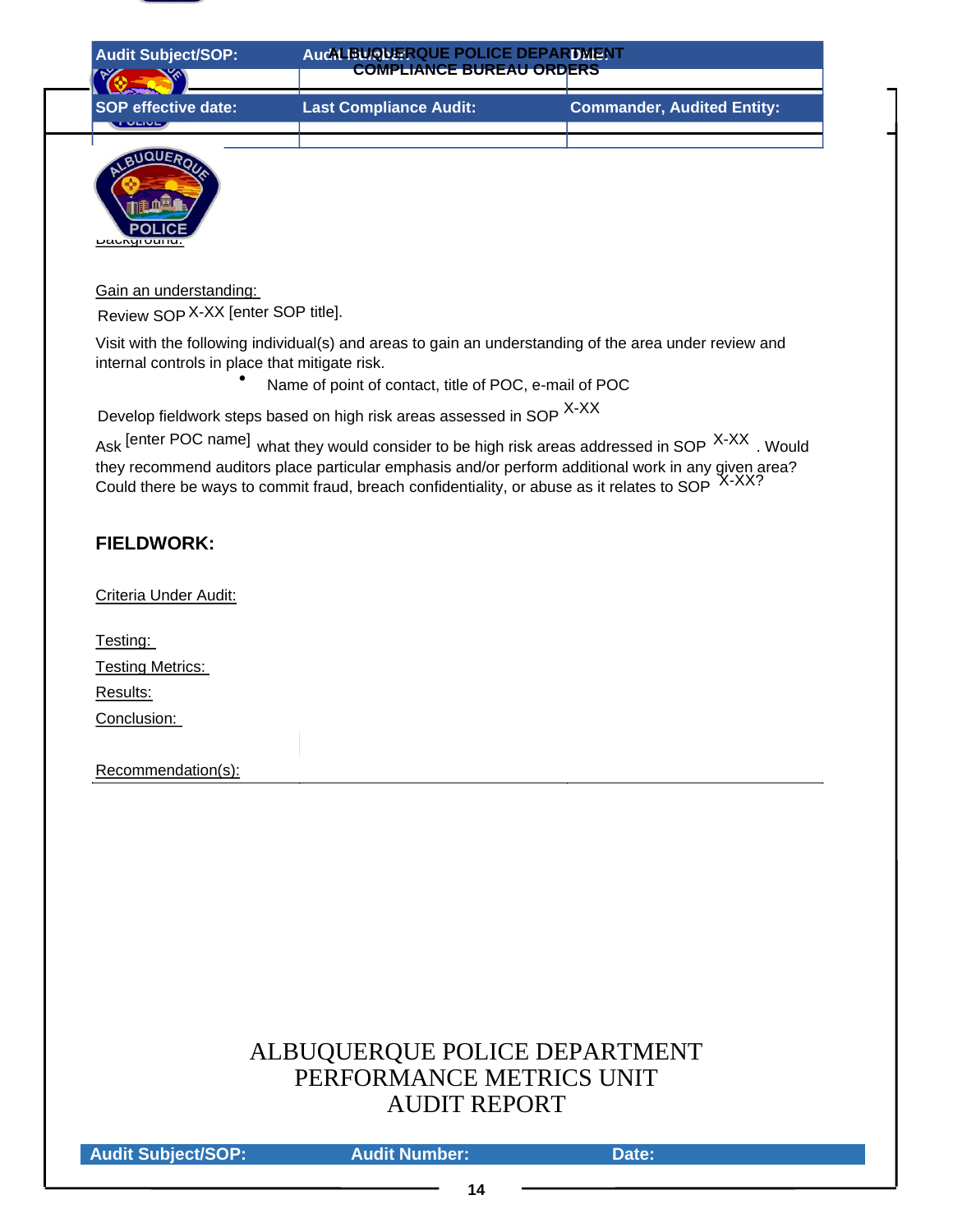# **SOP 1-32 OPA Draft as of 7-12-18**

| <b>Last Compliance Audit:</b> |              | <b>Commander, Audited Entity:</b> |
|-------------------------------|--------------|-----------------------------------|
|                               |              |                                   |
| TO:                           | <b>FROM:</b> | $Cc$ :                            |
|                               |              |                                   |

### **RECOMMENDED ACTIONS:**

| <b>REC</b><br># | Recommendation |
|-----------------|----------------|
|                 |                |
|                 |                |
|                 |                |
|                 |                |

### **TABLE OF CONTENTS**

- **1. Purpose**
- **2. Prior Audits**
- **3. Summary of Findings**
- **4. Methodology**
- **5. Detailed Findings**

**PURPOSE**

**PRIOR AUDITS**

**SUMMARY OF FINDINGS** 

**METHODOLOGY** 

**DETAILED FINDINGS** 

**MANAGEMENT RESPONSE** 

| <b>Performance Metrics Manager</b>    | Date: |
|---------------------------------------|-------|
|                                       |       |
| <b>Compliance Division Lieutenant</b> | Date: |
|                                       |       |
| <b>Compliance Division Commander</b>  | Date: |
|                                       |       |
|                                       |       |

### **1.32.10The Performance Review Section**

<span id="page-14-0"></span>A. The Performance Review Section is responsible for the comprehensive reviews of Show of Force and Level One Uses of Force. The purpose is to ensure Level One Use of Force and Show of Force investigations are properly reported and categorized in accordance with the Department's three-tier classification system. (Refer to SOP 2-53 Use of Force Definitions)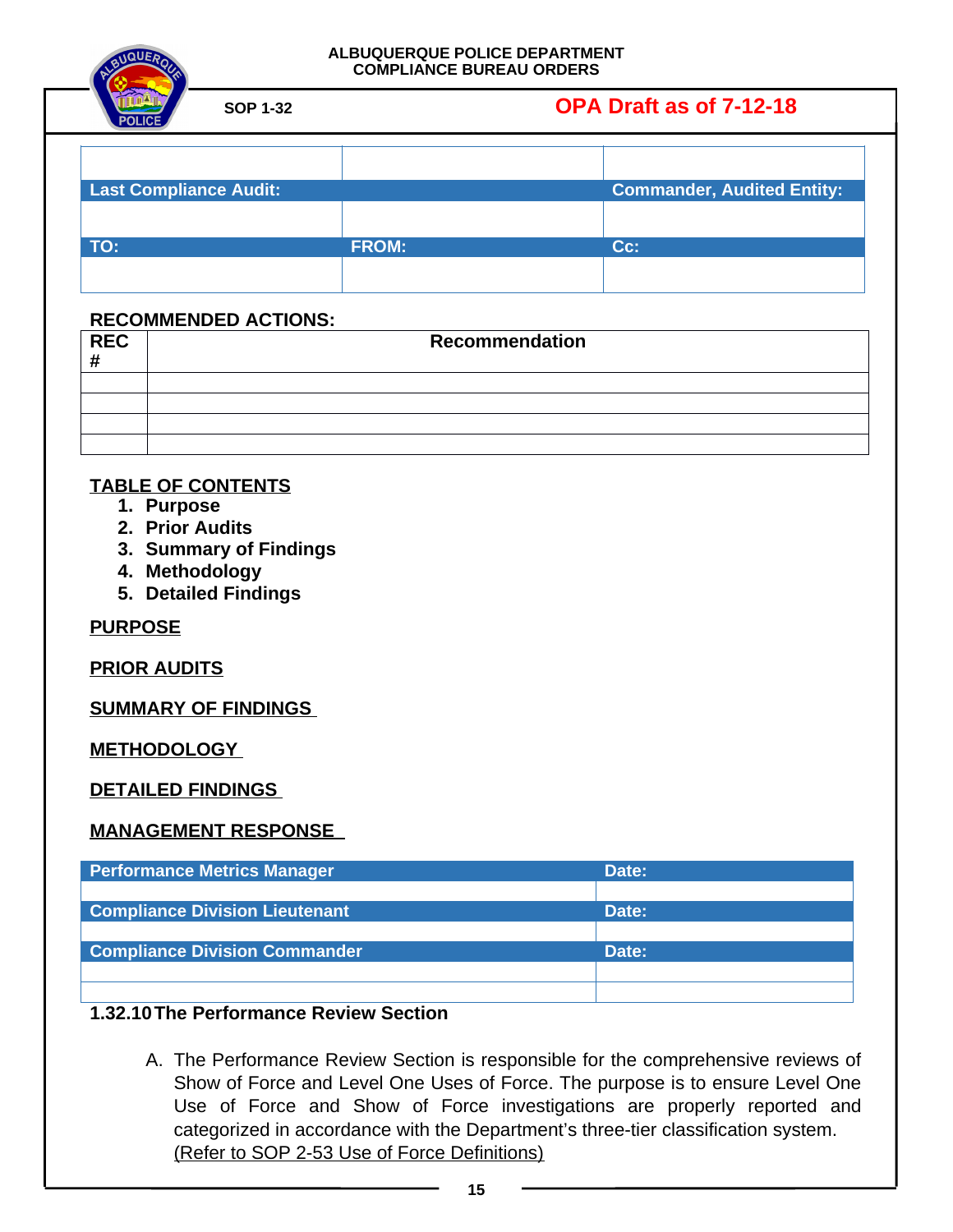

- B. The Performance Review Section reviews will determine if supervisors are accurately classifying the level of force and whether each involved officer's conduct was legally justified and complied with APD policy. This additional layer of review will ensure that missing shows of force or additional uses of force do not go unreported. Strengths and weaknesses identified from these reviews will be used to assist with recommendations for Department policy, training, supervision, tactics and equipment.
- C. Performance Review Unit
	- 1. Performance Review Unit Lieutenant
		- a. Responsible for managing personnel assigned to the Performance Review Unit.
		- b. Ensures complete and thorough reviews of Level One Shows and Uses of Force.
		- c. Identifies any additional training, supervisory tactical, equipment, or policy needs of Level One Shows and Uses of Force.
		- d. The Administrative Lieutenant for the Force Review Board (FRB). [\(Refer to SOP 2-56-Force Review Board\)](https://powerdms.com/docs/208?q=2-56)
	- 2. Performance Review Unit (Sworn Personnel)
		- a. Responsible for the reviews of Level One Shows and Uses of Force.
		- b. Ensures findings from the reviews of Level One Shows and Uses of Force are supported by the preponderance of evidence.
		- c. Identifies patterns and trends from Level One Shows and Uses of Force for future Department training needs.
		- d. Ensures all issues identified in the review of Level One Shows and Uses of Force are documented and referred to the Performance Review Unit Lieutenant.
	- 3. Video Review Unit (Civilian Staff)
		- a. Reviews On-Body Recording Device (OBRD) regarding Level One Shows and Use of Force investigations.
		- b. Identifies incidents of Level One Shows and Uses of Force and any potential policy outliers.
		- c. Reviews police reports regarding Shows and Uses of Force in conjunction with OBRD footage to extract pertinent facts to aid Performance Review Personnel.
		- d. Identifies and bookmarks specific segments of OBRD footage.
		- e. Submits a video review form to Performance Review Unit Personnel to aid in their review.